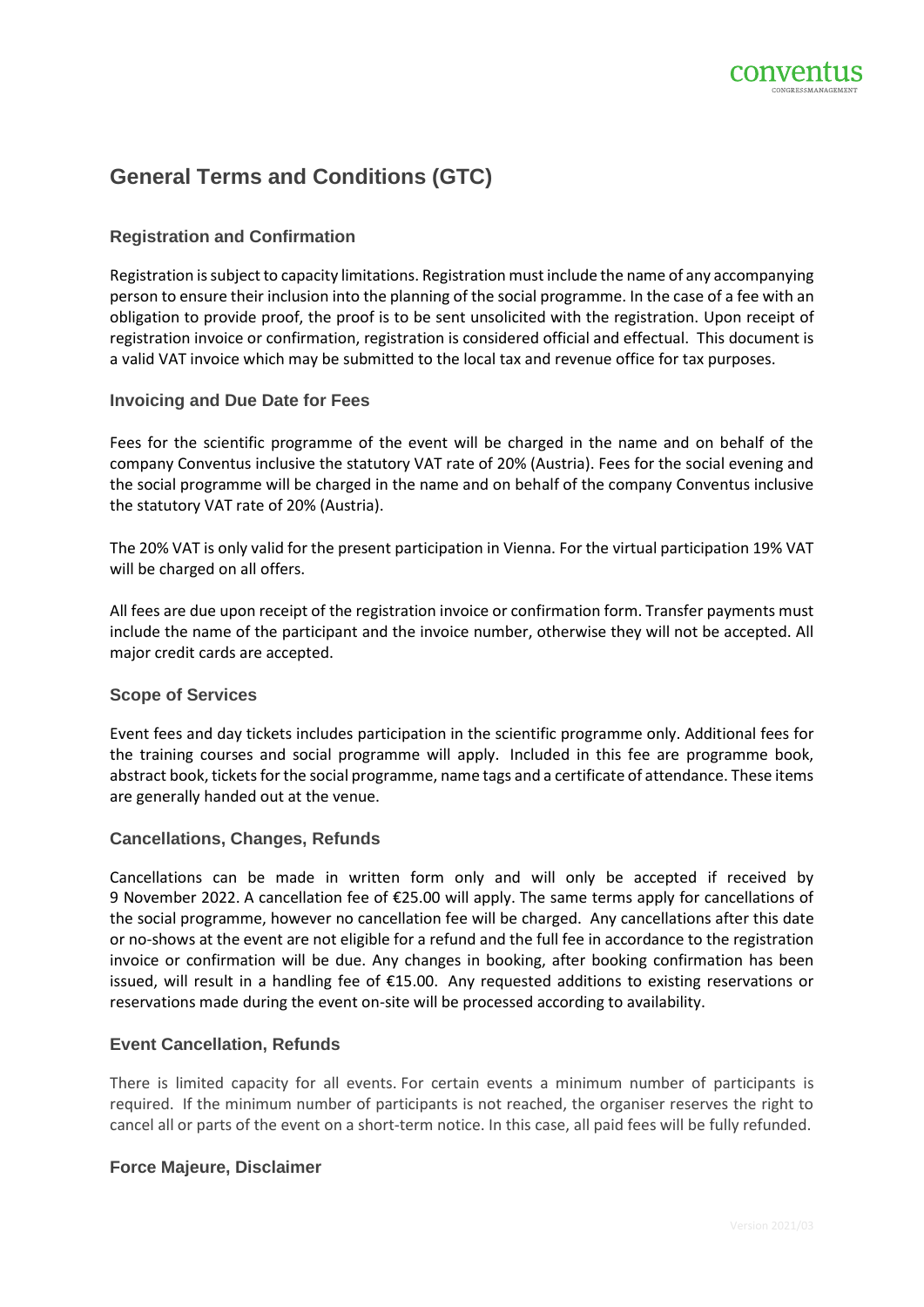

The organiser is responsible for all changes to individual parts of the event. Claims for damages are excluded if the staging of the event or individual components are hampered or prevented by unexpected political or economic events or generally by force majeure or by the cancellation of speakers or if similar changes are required.

#### **Hotel Reservations, Disclaimer**

Conventus acts as an intermediary for hotel reservations and therefore assumes no liability for reservations. Changes and cancellations have to be addressed to the according hotels directly. The cancellation terms of the individual hotels apply.

#### **Limitation of Liability**

Conventus acts as an intermediary for the programme offered by the organiser and, therefore, assumes no liability whatsoever for the event. Any liability for services and possible problems with the services lies exclusively with the provider of services. Participation in activities of the social programme is exclusively at one's own risk.

Conventus assumes liability for death or injury to body or health, provided there has been negligence or an intentional breach of duties by the event organiser, its legal representatives, or vicarious agents.

In the event of any other damage, the liability of Conventus, its legal representatives and its vicarious agents is limited to deliberate and gross negligent conduct, provided that no essential contractual obligations have been breached.

## **Applicable Law, Place of Performance and Jurisdiction**

The laws of the Federal Republic of Germany apply excluding the *U.N. Convention on Contracts for the International Sale of Goods* (CISG).

To the extent allowed by law, Jena is the place of performance and jurisdiction for all claims.

#### **Use and Storage of Data**

Information provided by you will be solely used for the purposes of contractual performance and/or the sending of event invitations from Conventus Congressmanagement & Marketing GmbH. Your information will not be provided to third parties unless you have provided written consent. You have the right to request information at any time about your saved data without giving reason. Information can also be edited, deleted or blocked at any time. You may withdraw your consent to use your personal information by contacting direktmarketing@conventus.de or by postal mail at: Conventus Congressmanagement & Marketing GmbH, Attn: Marketing, Carl-Pulfrich-Straße 1, 07745 Jena. Our online form is also available a[t https://conventus.de/en/unsubscribe-from-newsletter](https://conventus.de/en/unsubscribe-from-newsletter)

February/2022